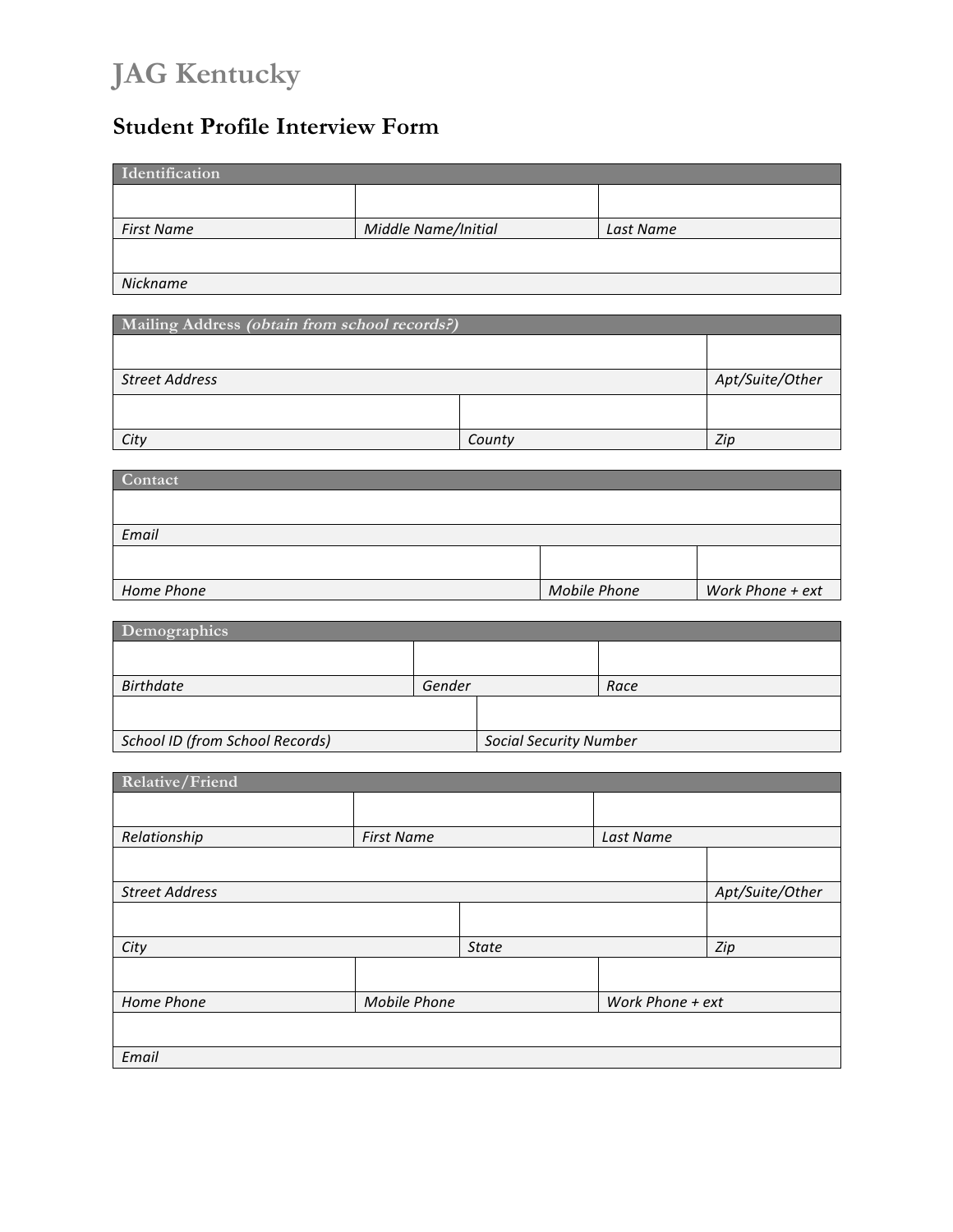| <b>PROFILE</b>                                                      |             |                 |  |                        |
|---------------------------------------------------------------------|-------------|-----------------|--|------------------------|
|                                                                     |             |                 |  |                        |
| Date                                                                |             | Grade in School |  |                        |
|                                                                     |             |                 |  |                        |
| <b>School and Work Plans</b><br>Graduate from high school (diploma) |             |                 |  |                        |
| Obtain a GED                                                        |             |                 |  |                        |
| Drop out of school                                                  |             |                 |  |                        |
| Work full-time                                                      |             |                 |  |                        |
| Work part-time                                                      |             |                 |  |                        |
| Work and attend a two-year or four-year college or other training   |             |                 |  |                        |
| Attend a four-year college                                          |             |                 |  |                        |
|                                                                     |             |                 |  |                        |
| Attend a two-year college                                           |             |                 |  |                        |
|                                                                     |             |                 |  |                        |
| Attend a vocational/technical training program                      |             |                 |  |                        |
| Enlist in a branch of the military service                          |             |                 |  |                        |
| No specific school or work plans at this time                       |             |                 |  |                        |
| Other                                                               |             |                 |  |                        |
|                                                                     |             |                 |  |                        |
|                                                                     |             |                 |  |                        |
| Employment                                                          |             |                 |  |                        |
| Currently Employed                                                  |             |                 |  |                        |
| Not Currently Employed                                              |             |                 |  |                        |
| No Response                                                         |             |                 |  |                        |
|                                                                     |             |                 |  |                        |
| Employer                                                            |             |                 |  |                        |
|                                                                     |             |                 |  |                        |
| Job Title                                                           |             |                 |  |                        |
|                                                                     |             |                 |  |                        |
| Hours/Week                                                          | Hourly Wage |                 |  | <b>Employment Date</b> |
|                                                                     |             |                 |  |                        |
| <b>Occupational Training</b>                                        |             |                 |  |                        |
| Currently Enrolled or Planning to Enroll                            |             |                 |  |                        |
| Neither Currently nor Planning to Enroll                            |             |                 |  |                        |
| No Response                                                         |             |                 |  |                        |
|                                                                     |             |                 |  |                        |

*School Program*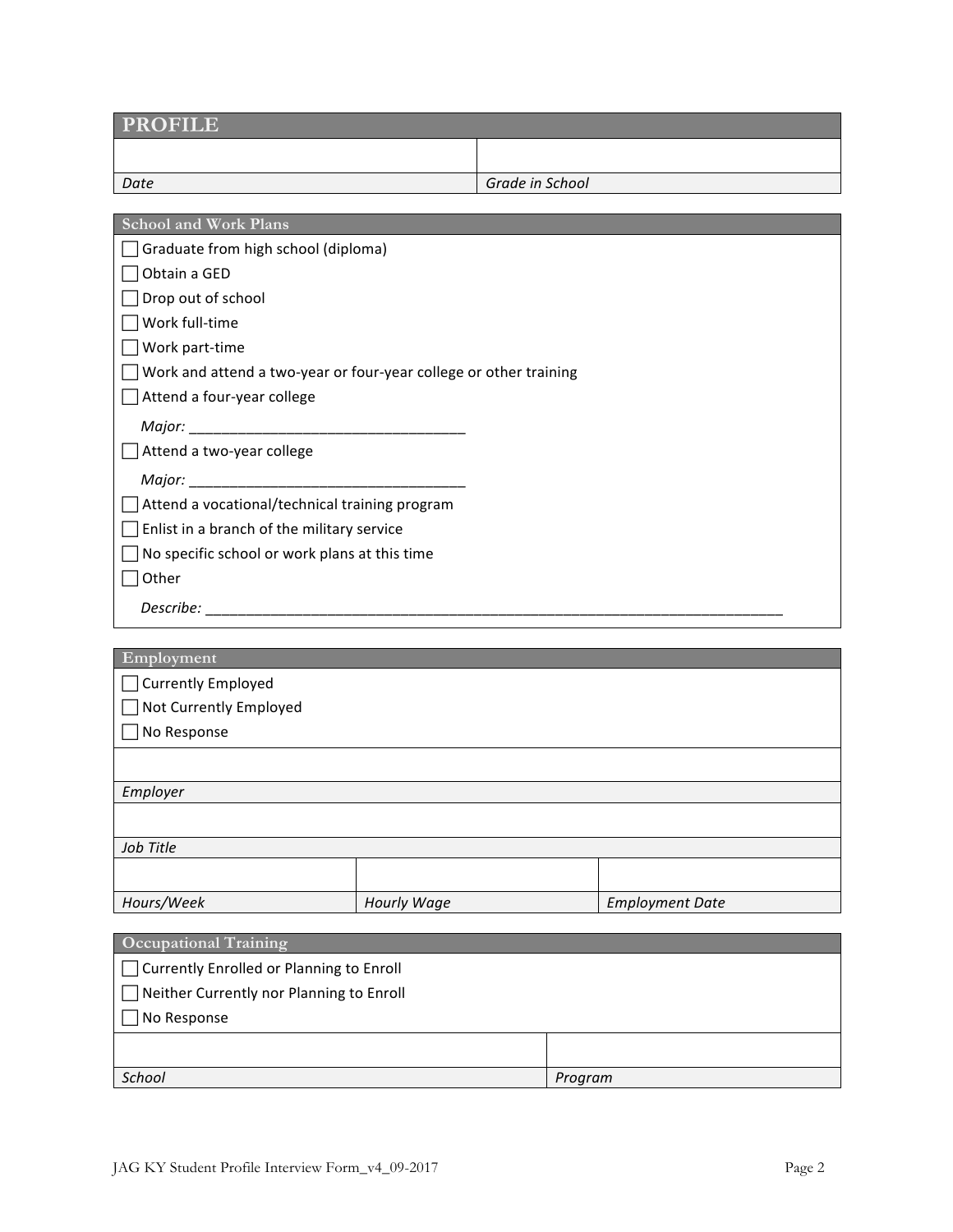| <b>Current Living Situation</b>                                         |                                        |  |                                  |  |
|-------------------------------------------------------------------------|----------------------------------------|--|----------------------------------|--|
| Lives with both parents or step parents                                 |                                        |  |                                  |  |
| Lives with biological mother                                            |                                        |  |                                  |  |
| Lives with biological father                                            |                                        |  |                                  |  |
| Lives with biological relative                                          |                                        |  |                                  |  |
| Relationship: _                                                         |                                        |  |                                  |  |
| Lives with friends                                                      |                                        |  |                                  |  |
| Lives alone                                                             |                                        |  |                                  |  |
| Lives with husband or wife                                              |                                        |  |                                  |  |
| Lives with foster parents or in a group home                            |                                        |  |                                  |  |
| Homeless                                                                |                                        |  |                                  |  |
| No response                                                             |                                        |  |                                  |  |
| Total Number of People in Household, including participant:             |                                        |  |                                  |  |
|                                                                         | This Section for Internal Records Only |  |                                  |  |
|                                                                         | Not in eNDMS                           |  |                                  |  |
|                                                                         |                                        |  |                                  |  |
|                                                                         |                                        |  |                                  |  |
| Name of Head of Household                                               |                                        |  | Relationship to Student          |  |
|                                                                         |                                        |  |                                  |  |
| <b>Number of Minors</b>                                                 | <b>Number of Adults</b>                |  | <b>Number of Employed Adults</b> |  |
|                                                                         |                                        |  |                                  |  |
| Mother's/First Parent's Education<br>Father's/Second Parent's Education |                                        |  |                                  |  |
| Less than high school diploma                                           |                                        |  |                                  |  |
| High school diploma or equivalent (ex: GED) - no college                |                                        |  |                                  |  |
| Some college or postsecondary education                                 |                                        |  |                                  |  |
| Completed college                                                       |                                        |  |                                  |  |
| Unsure (only if participant cannot obtain info)                         |                                        |  |                                  |  |
|                                                                         | No response                            |  |                                  |  |
|                                                                         |                                        |  |                                  |  |

**If you live with your Mother/First Parent, is he/she currently employed?**

 $\Box$  Yes

 $\Box$  No

 $\Box$  Does not live with Mother/First Parent

 $\Box$  No response

**If you live with your Father/Second Parent, is he/she currently employed?**

 $\Box$  Yes  $\Box$  No

 $\Box$  Does not live with Mother/First Parent

 $\Box$  No response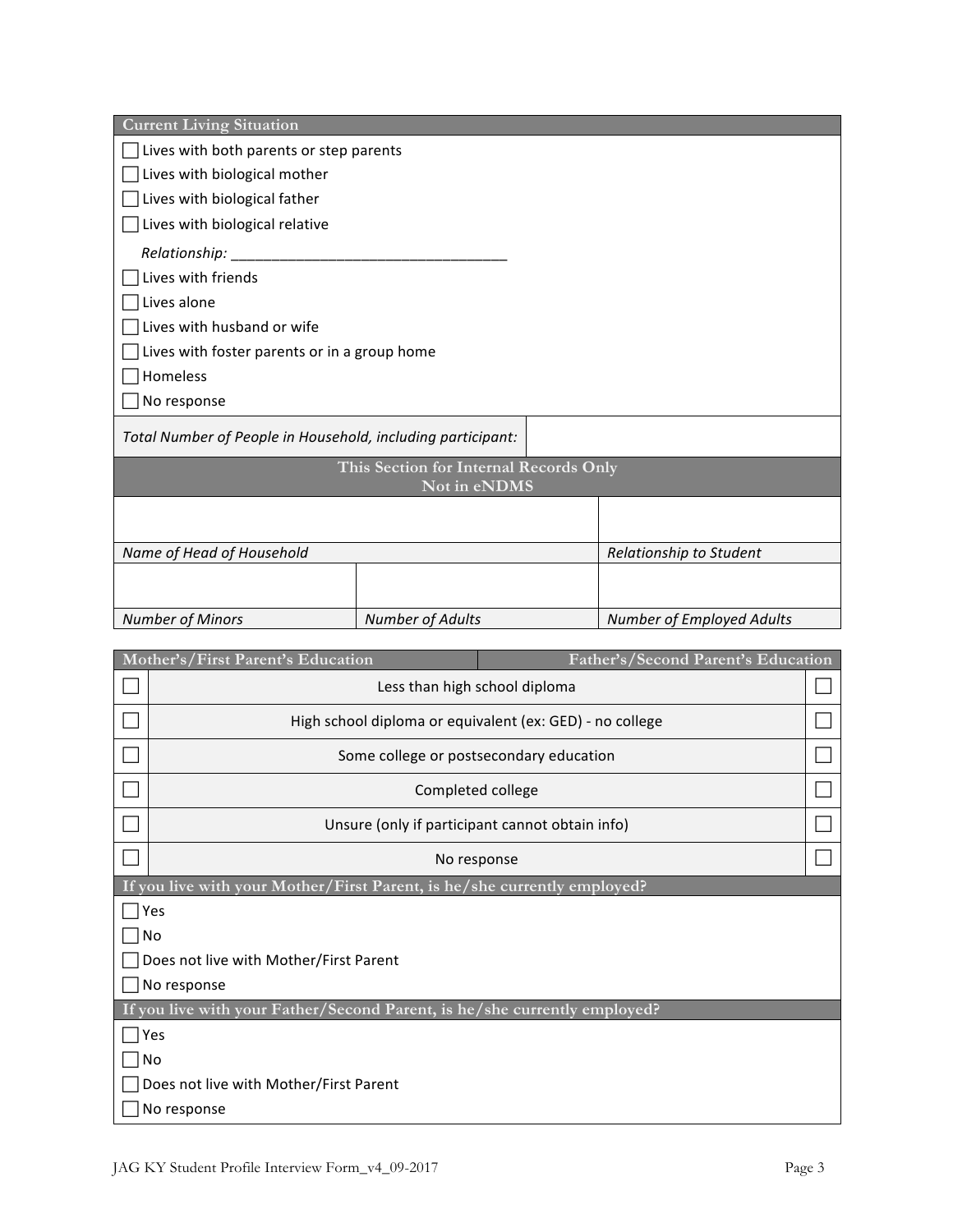**Free/Subsidized Lunch**

 $\Box$  Eligible for Free Lunch

 $\Box$  Eligible for Subsidized Lunch

 $\Box$  Not eligible

 $\Box$  Information not available

 $\Box$  No response

| Academic Records (obtain from school records) |  |  |  |
|-----------------------------------------------|--|--|--|
| Cumulative GPA:                               |  |  |  |
| Absences Last School Year:                    |  |  |  |
| Credits toward HS Grad:                       |  |  |  |
| Credits required for HS Grad:                 |  |  |  |

## **THIS SECTION CONFIDENTIAL - FOR DATA TRACKING ONLY**

**Government Assistance (mark all that apply)**

 $\Box$  Welfare (TANF)

 $\Box$  Public Assistance

 $\Box$  Supplemental Security Income

 $\Box$  Other cash income from the government not including retirement benefits

 $\Box$  No government assistance

**Class Standing (from school records)**

 $\Box$  Top 25%

 $\Box$  Middle 50%

 $\Box$  Bottom 25%

*Out-of-School Section in eNDMS N/A during interview*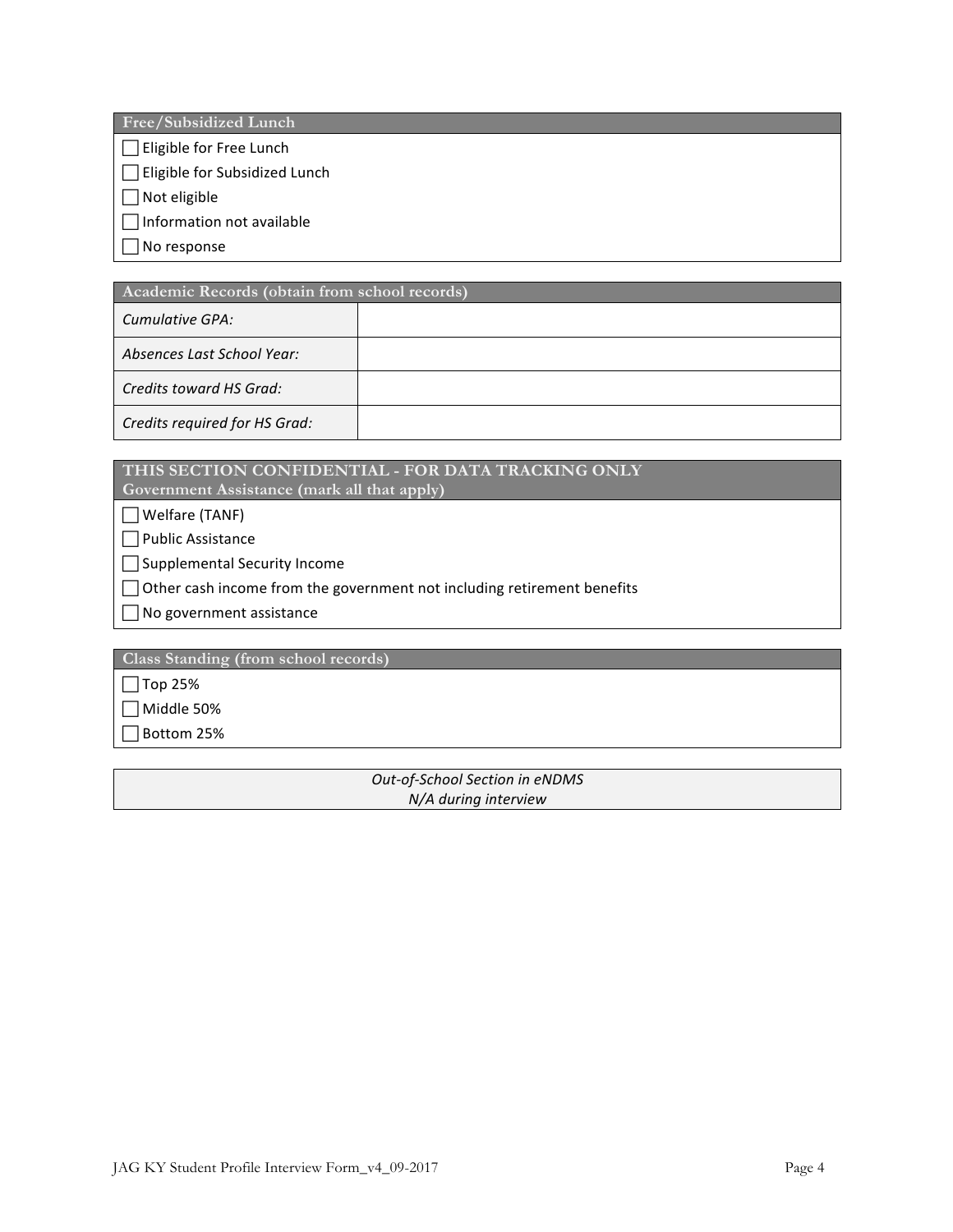| <b>Barriers</b> | (mark all that apply)                                                                                                                                           |
|-----------------|-----------------------------------------------------------------------------------------------------------------------------------------------------------------|
|                 | One or more modal grades behind peers                                                                                                                           |
| A1              | Number of grades: __________                                                                                                                                    |
| A2              | Has repeated a grade in school                                                                                                                                  |
| A3              | Low academic performance (2.0 or below)                                                                                                                         |
| A4              | Basic skills deficient (reading and math in particular)                                                                                                         |
| A5              | Limited English proficiency                                                                                                                                     |
|                 | Did not pass the state proficiency exam (mark all that apply)                                                                                                   |
|                 | Reading<br>Writing                                                                                                                                              |
| А6              | Math<br>Science                                                                                                                                                 |
|                 | Other                                                                                                                                                           |
| A7              | A past record of excessive absences as verified by school officials                                                                                             |
| A8              | Has been suspended, expelled, or put on probation during high school<br>If yes, ask for the story; it can help identify other barriers without directly asking. |
|                 | Has dropped out of school previously                                                                                                                            |
| A9              | High School Attended: _                                                                                                                                         |
|                 | Last Grade Level Completed: _______                                                                                                                             |
| E1              | Family Environment not conducive to education or career goals<br>Mark if parents did not graduate from high school or are unemployed.                           |
| E <sub>2</sub>  | Mother did not graduate from high school                                                                                                                        |
| E <sub>3</sub>  | Father did not graduate from high school                                                                                                                        |
| E <sub>4</sub>  | Mother does not work                                                                                                                                            |
| E <sub>5</sub>  | Father does not work                                                                                                                                            |
| E6              | Is pregnant<br>Due Date:                                                                                                                                        |
|                 | Send due date to regional manager for internal tracking; be sure to update this barrier at the<br>appropriate time, which may include marking E7, E8, and E14.  |
| E7              | Has dependent child(ren) in the home<br>Mark E8 if E7 is true                                                                                                   |
| E8              | Is parenting<br>Mark E7 if E8 is true                                                                                                                           |
| E9              | Has documented alcohol and/or substance abuse                                                                                                                   |
| E10             | Convicted of a criminal offense other than a traffic violation<br>Offense:                                                                                      |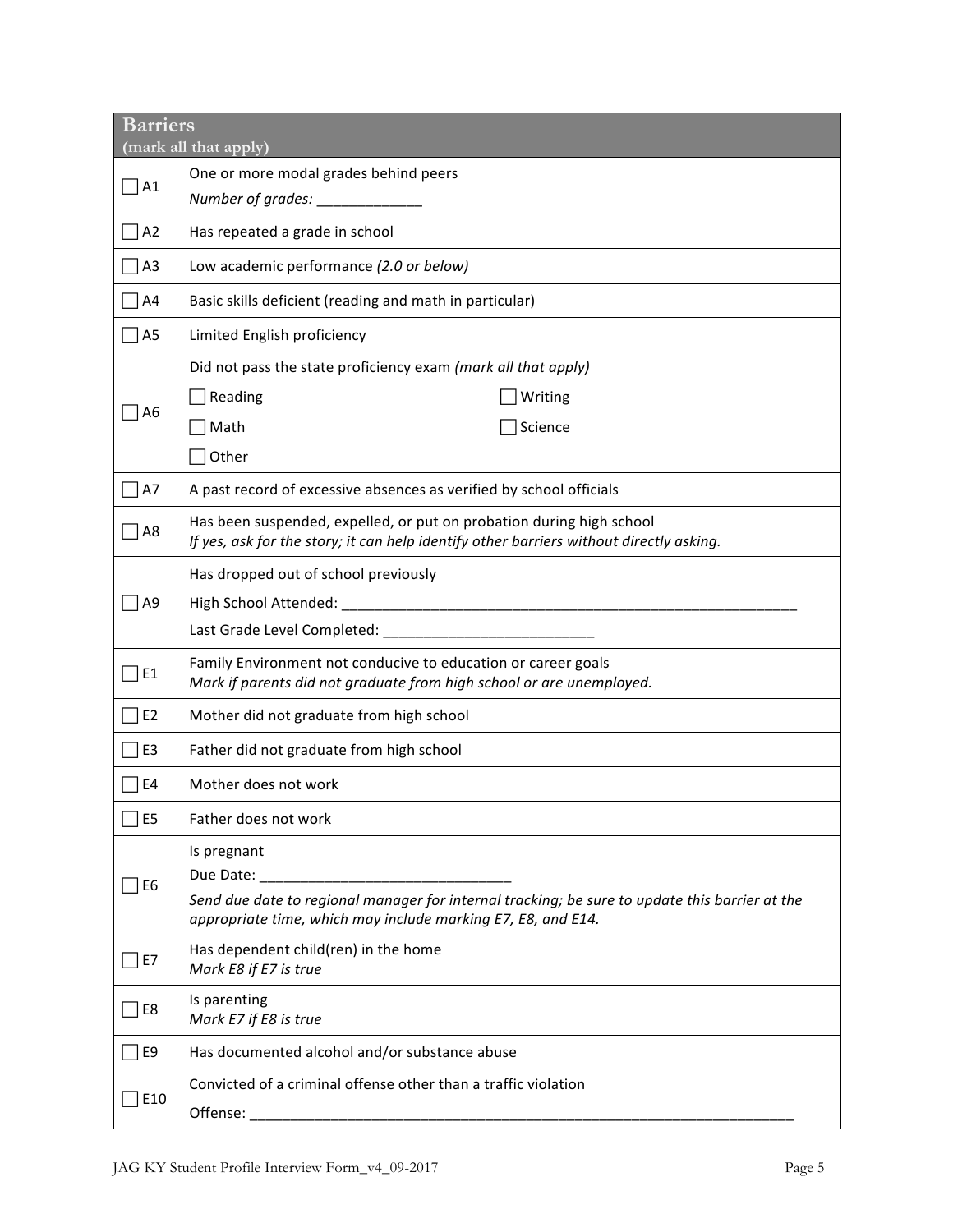| Barriers - continued<br>(mark all that apply) |                                                                                                                                                                                          |  |
|-----------------------------------------------|------------------------------------------------------------------------------------------------------------------------------------------------------------------------------------------|--|
| E11                                           | Has a record of violent behavior<br>Avoid asking directly, A8 may lead to an answer.                                                                                                     |  |
| E12                                           | Homeless (with or without parents)<br>Number of residences in past year: ______________<br>Suggested question: Do you move a lot? Do you & the people you live with have your own place? |  |
| E13                                           | Runaway<br>Suggested question: Have you ever run away?                                                                                                                                   |  |
| E14                                           | Requires child care during work or school<br>Mark yes if E7 and E8 are true                                                                                                              |  |
| E15                                           | Needs transportation to and from work or school<br>Mark yes if student does not have their own car                                                                                       |  |
| E16                                           | <b>Foster Care</b><br>Number of placements in past year: __________                                                                                                                      |  |
| E17                                           | <b>Child of Incarcerated Parent</b><br>Suggestion question: Is one of your biological (or step) parents (or guardian) incarcerated?                                                      |  |
| E18                                           | Child of Migrant Worker                                                                                                                                                                  |  |
| E19                                           | Parent(s) currently or formerly in the military (Use to ID a military engaged student)                                                                                                   |  |

#### JAG KY does not use LEAP *Do Not Mark Any L Barriers*

|                | Other                                                                                                            |
|----------------|------------------------------------------------------------------------------------------------------------------|
| O1             | Explain:                                                                                                         |
|                | Mark "Other" for Previous Foster Care or Relative Care (indicate on explain line)                                |
| Ρ1             | Special Education Certified – IEP, IBP, behavioral plan, etc.<br>Documentation must be on record with the school |
| P2             | Lacks motivation or maturity to pursue education or career goals                                                 |
| P3             | Emotional disorder which impairs education or career goals<br>Diagnosis not required                             |
|                | Has a diagnosed disability                                                                                       |
| Ρ4             | Disability:                                                                                                      |
|                |                                                                                                                  |
|                | Check school records (504 plan, note from doctor, etc.)                                                          |
| P5             | Health problems which impair education or career goals                                                           |
| W1             | Economically disadvantaged as defined by public assistance, TANF, or free lunch                                  |
| W <sub>2</sub> | Having inadequate or no work experience                                                                          |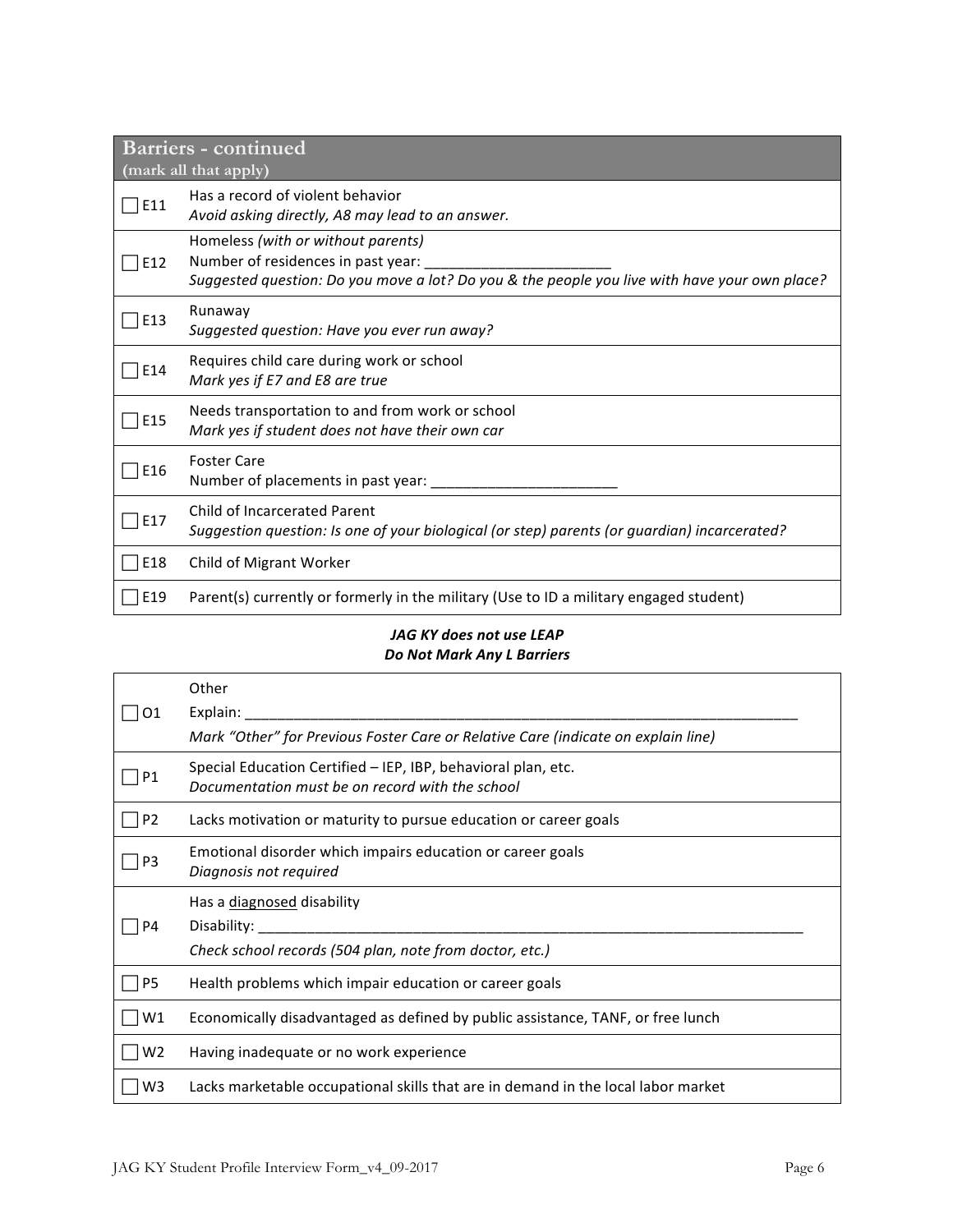### Parent Consent Form

This is a parental consent form designed to inform you and request your permission for your student's Medicaid insurance information. The purpose of this form is to determine eligibility with Medicaid for JAG KY's billing purposes for services provided.

Pursuant to law, we will not release any personally identifiable information without prior written consent from you as parent or guardian. Personally identifiable information includes student names, insurance identification number, residential addresses, e-mail address, and phone numbers. If you, as the parent or guardian, wish to rescind this agreement, you may do so at any time.

By signing this form, you consent to our use and disclosure of your personal information to Medicaid for eligibility and billing purposes You have the right to revoke this consent in writing, signed by you. However, such a revocation will not be retroactive.

By signing this form, I understand that:

- I give consent to JAG KY to obtain my student's Medicaid Insurance information for the purpose of Eligibility and Billing for Medicaid services provided by JAG KY
- JAG KY reserves the right to change the privacy policy as allowed by law.
- JAG KY has the right to restrict the use of the information, but JAG KY does not have to agree to those restrictions.
- I have the right to revoke this consent in writing at any time and all full disclosures will then cease.

| Full Name of Student:                                                                                                             | Date of Birth:                                                                              |
|-----------------------------------------------------------------------------------------------------------------------------------|---------------------------------------------------------------------------------------------|
|                                                                                                                                   | Select MCO:   Aetna Better Health   Anthem   Humana CareSource   Passport Health   WellCare |
|                                                                                                                                   | School Name:                                                                                |
|                                                                                                                                   |                                                                                             |
| (PRINT NAME PLEASE)                                                                                                               |                                                                                             |
| Signature:                                                                                                                        | Date:                                                                                       |
| Witness:<br><u> 1989 - Johann Barbara, martin amerikan basal dan berasal dalam basal dalam basal dalam basal dalam basal dala</u> | Date:                                                                                       |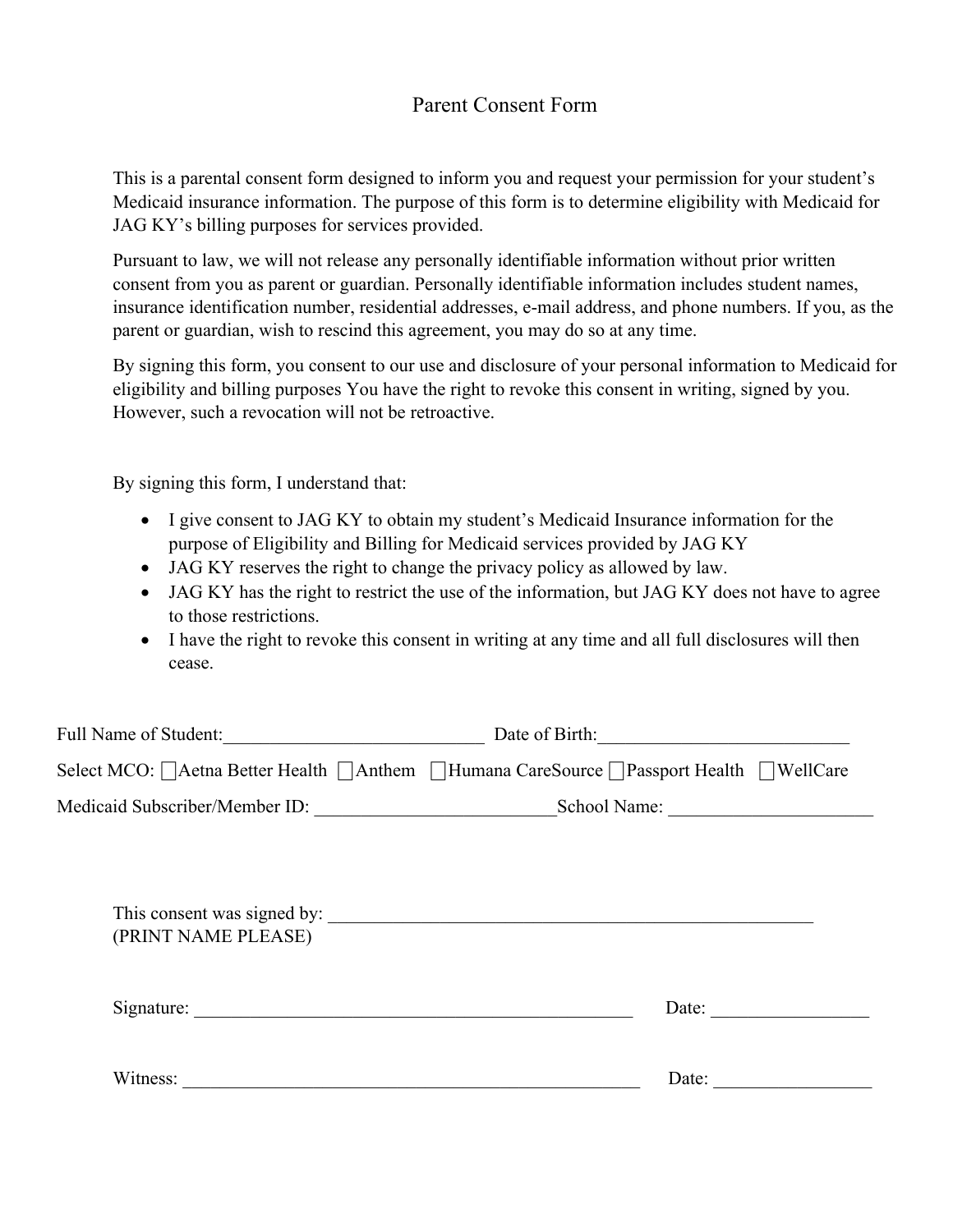(Jobs for America's Graduates, KY)

I give consent to JAG KY to obtain my student's Medicaid Insurance information for the purpose of Eligibility and Billing for Medicaid services provided by JAG KY.

By signing this form, I understand that:

- I give consent to JAG KY to obtain my student's Medicaid Insurance information for the purpose of Eligibility and Billing for Medicaid services provided by JAG KY
- JAG KY reserves the right to change the privacy policy as allowed by law.
- JAG KY has the right to restrict the use of the information, but JAG KY does not have to agree to those restrictions.
- I have the right to revoke this consent in writing at any time and all full disclosures will then cease.

| Full Name of Student:          | Date of Birth:                                                                              |
|--------------------------------|---------------------------------------------------------------------------------------------|
|                                | Select MCO:   Aetna Better Health   Anthem   Humana CareSource   Passport Health   WellCare |
| Medicaid Subscriber/Member ID: | School Name:                                                                                |
|                                |                                                                                             |
| (PRINT NAME PLEASE)            |                                                                                             |
|                                | Date:                                                                                       |
| Witness:                       | Date:                                                                                       |